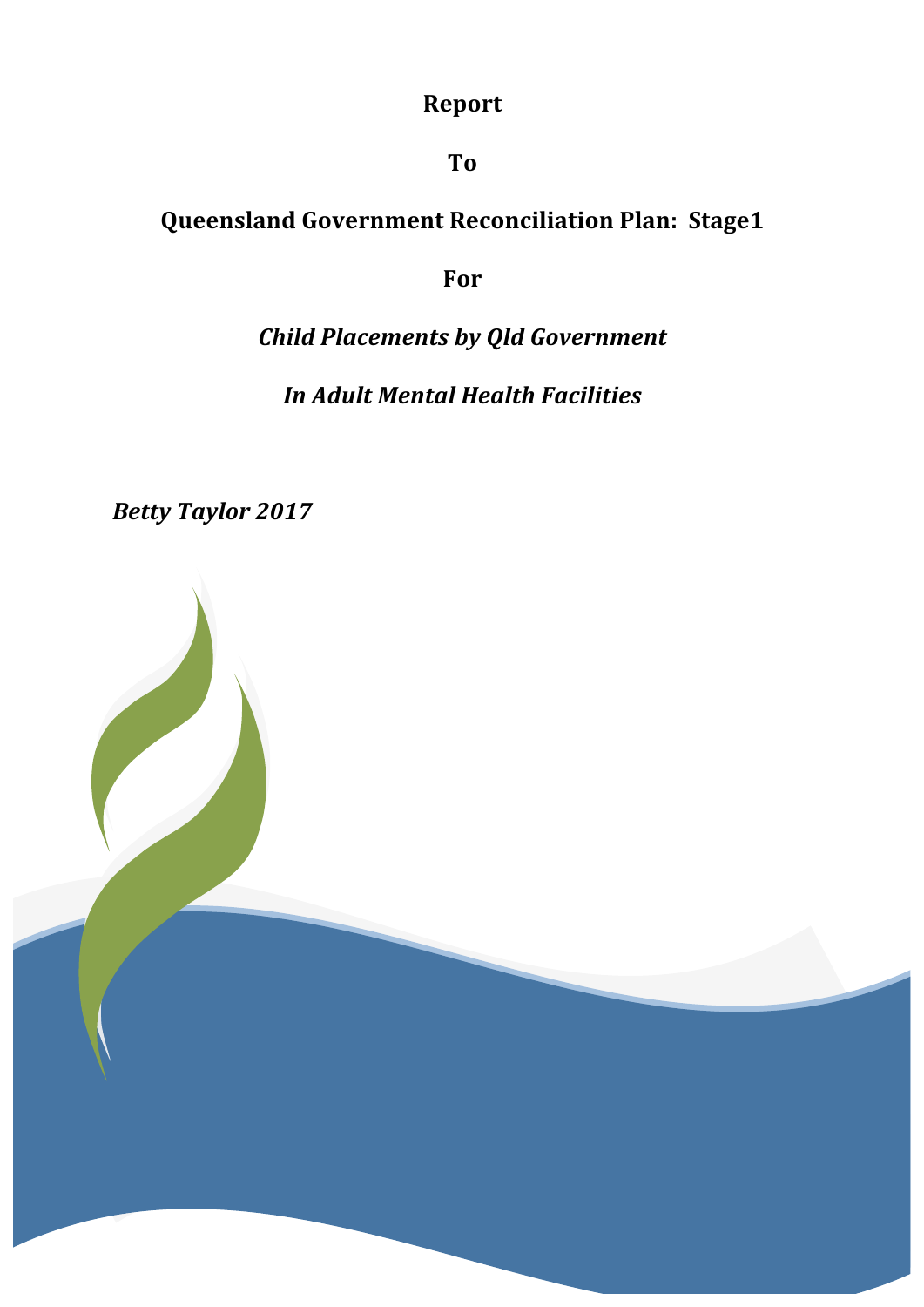#### **When time can't heal all**

*Sent from society's eyes as a child told by many how different they are Friendships forged from anguish and despair Wounded by those with the power Battered and bruised from being in care. Those with power watch on in disbelief as one by one The forgotten children leave their care What is left of them joins society yet never belongs*

*Thoughts of friends and family left there haunt them now for all time The years pass the wounds stay fresh No rest for those who survived their past Some fall from beneath the weight of a history in care and are no more*

*Told so much that time heals all, words bourn from ignorance and guilt A brush of hope where there was none Make a life they feel they can, some fight on and bury their past, Still the wounds remain fresh as before*

*Others succumb to their past, survive they do, the best they can Generation's fade the scars are passed from old to new More suffer a past they never knew, handed down from parent to child they feel it too*

*Those with the power over come by guilt hide behind unjust laws Still those who carry the wounds of their time in care Refuse to give up the fight, they know they never can or Future generation will share their fate also abused in care and left to share with their children the pains of the past Realizing too late time can not heal all*

*Society screams out in pain as the weight of those who suffered in care Drown society from the weight of their masses now there are too many to count All now understand that time does not heal all*

Susan Treweek 2003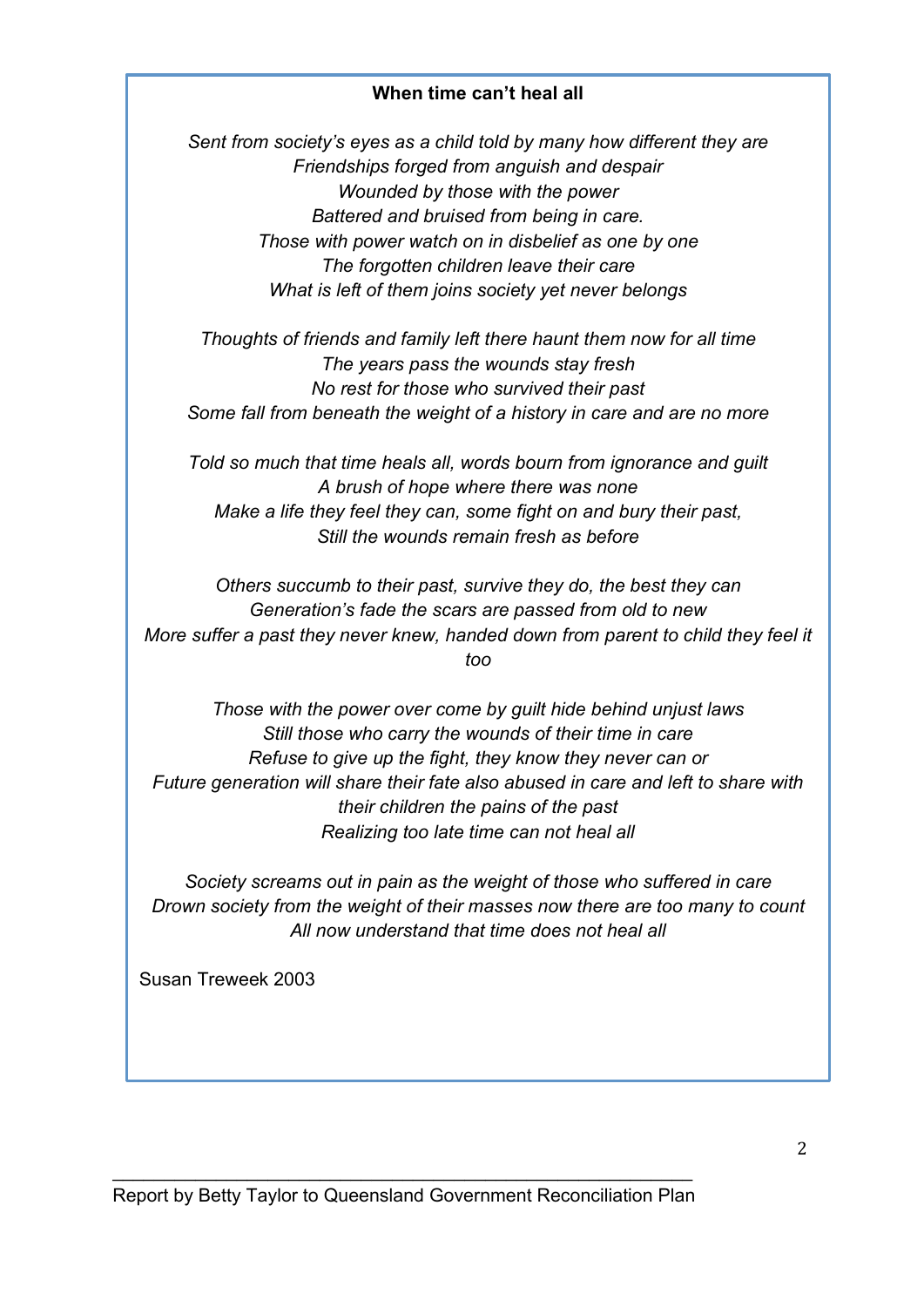## **Table of Content**

| <b>Executive Summary</b>              | p.4  |
|---------------------------------------|------|
| <b>Summary of Critical Issues</b>     | P7   |
| <b>Chemical Restraints</b><br>٠       |      |
| Rape and sexual abuse<br>٠            |      |
| Living with Fear<br>٠                 |      |
| Isolation & lack of education         |      |
| <b>Overall Impacts</b>                | p.11 |
| <b>Post Traumatic Stress Disorder</b> |      |
| Shame                                 |      |
| <b>Mistrust</b>                       |      |
| Life long poor physical health        |      |
| Limited life opportunities            |      |
| <b>Exhaustion waiting for redress</b> |      |
|                                       |      |
| Recommendations                       | p.13 |
|                                       |      |
| References                            | P15  |



Wolston Park: Source Queensland Heritage Register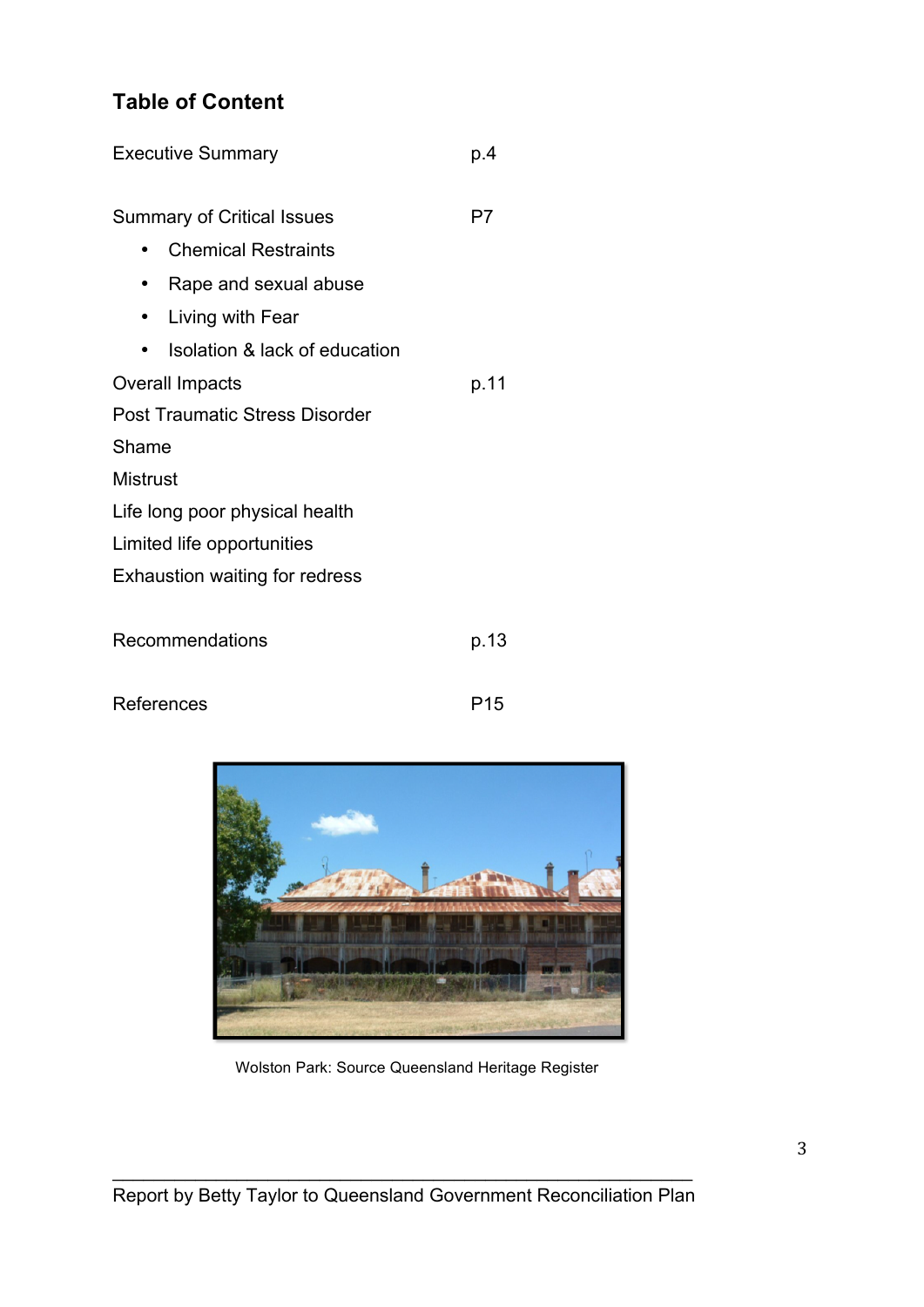## **Queensland Government Reconciliation Plan: Stage 1**

## **Executive Summary**

During the 1950's through to the 1980's some Queensland children, in the care of the State, were placed in adult mental health institutions. This report is a summary of interviews conducted with women, who were subject to these placements as children. During the interviews they have retold accounts of physical, sexual and emotional abuse, which they believe has had lifetime adverse impacts on themselves and their families.

In 2010, The Queensland Government issued an apology to those, who as children in the care of the State of Queensland, suffered in any way while resident in an adult mental health facility. (Qld Health 2010) This apology acknowledged the apology offered by the 1999 Forde Inquiry Report, did not extend to those, who as children, suffered in any way in an adult mental health facility.

The apology stated, *"We recognise the value of formal reconciliation experiences in healing the hurt some have suffered, and undertake to plan these in consultation with those who were harmed in care"*

The apology did not outline what form a '*formal' reconciliation'* may take. In 2016, the Queensland Mental Health Commission wrote to the Queensland Government noting no follow-up action had been taken in response to the Apology. In 2016, Queensland Health began the planning and development of a Reconciliation Plan in conjunction with those who were harmed. The purpose of the Reconciliation Plan is to establish a formal reconciliation process with those who were harmed while in the care of the **State** 

The principles underpinning the Reconciliation Plan with those child residents of adult mental health facilities are:

- Act consistently, fairly, respectfully and sensitively;
- Minimise the risk of re-traumatisation by;
- Having a sound understanding of the prevalence and nature of trauma arising from interpersonal violence and sexual abuse.
- Ensuring practices and procedures promote the physical, psychological and emotional safety of those who have been harmed,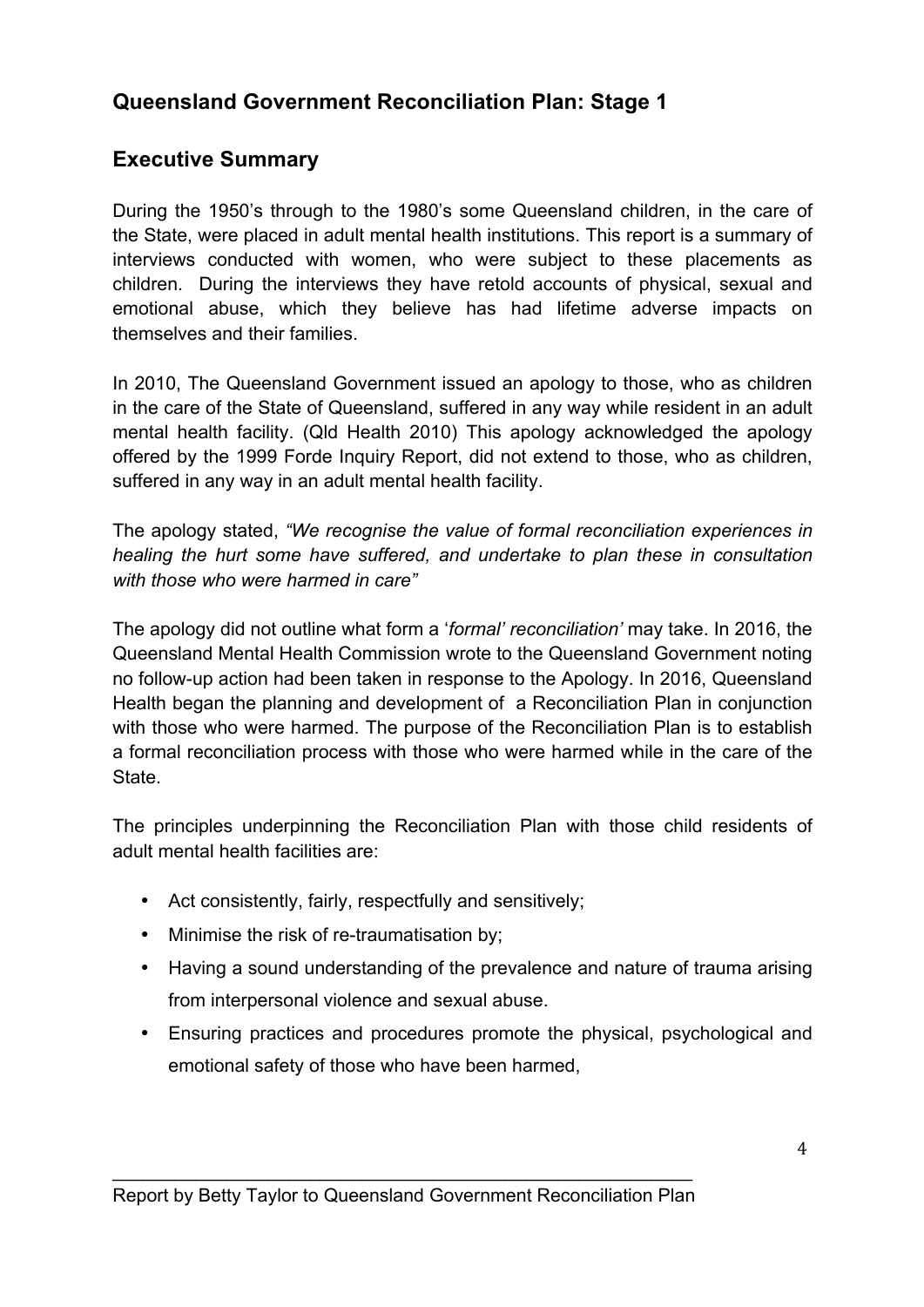- Recognising and being responsible to the social and cultural contexts which shape the needs and healing pathways of those who have been harmed, and
- Recognising the importance of relationships in overcoming trauma and supporting healing.
- Accept the lived experience of those who have been harmed;
- Respect requests for confidentiality;
- Accept the implications and undertakings in the State's apology;
- Not take advantage of those who were harmed; and
- Work collaboratively and negotiate in good faith.

To begin the Reconciliation process, I was engaged in April 2017 to meet with individuals who were within the scope of the reconciliation plan. Between April and May 2017, I meet with 8 women, who had been placed in adult mental health facilities including Wolston Park regarding their requirement for formal reconciliation. An advertisement seeking to make contact with people who may be eligible to participate in the reconciliation process was placed, by the Department of Health, in the Courier Mail and the Australian on 22<sup>nd</sup> April 2017.

Eligibility for inclusion:

- That they were a child (under the age of 18 years) in the care of the State of Queensland at the time;
- As a child, was a resident in an adult mental health facility in Queensland; and
- That they were inappropriately placed in that mental health facility (i.e. had no identifiable mental illness).

#### **Methodology**

Meetings were held with 8 women who had been placed in adult mental health facilities including Wolston Park while they were wards under the care of the Queensland Government. Initially an introductory phone call was made and then face to face meeting where held in locations considered safe for the women. Ongoing contact has included follow-up phone calls and emails. Meetings were also held with Dr. Lesley van Schoubroeck, Acting Mental Health Commissioner and Ms Karyn Walsh, CEO Micah Projects Inc.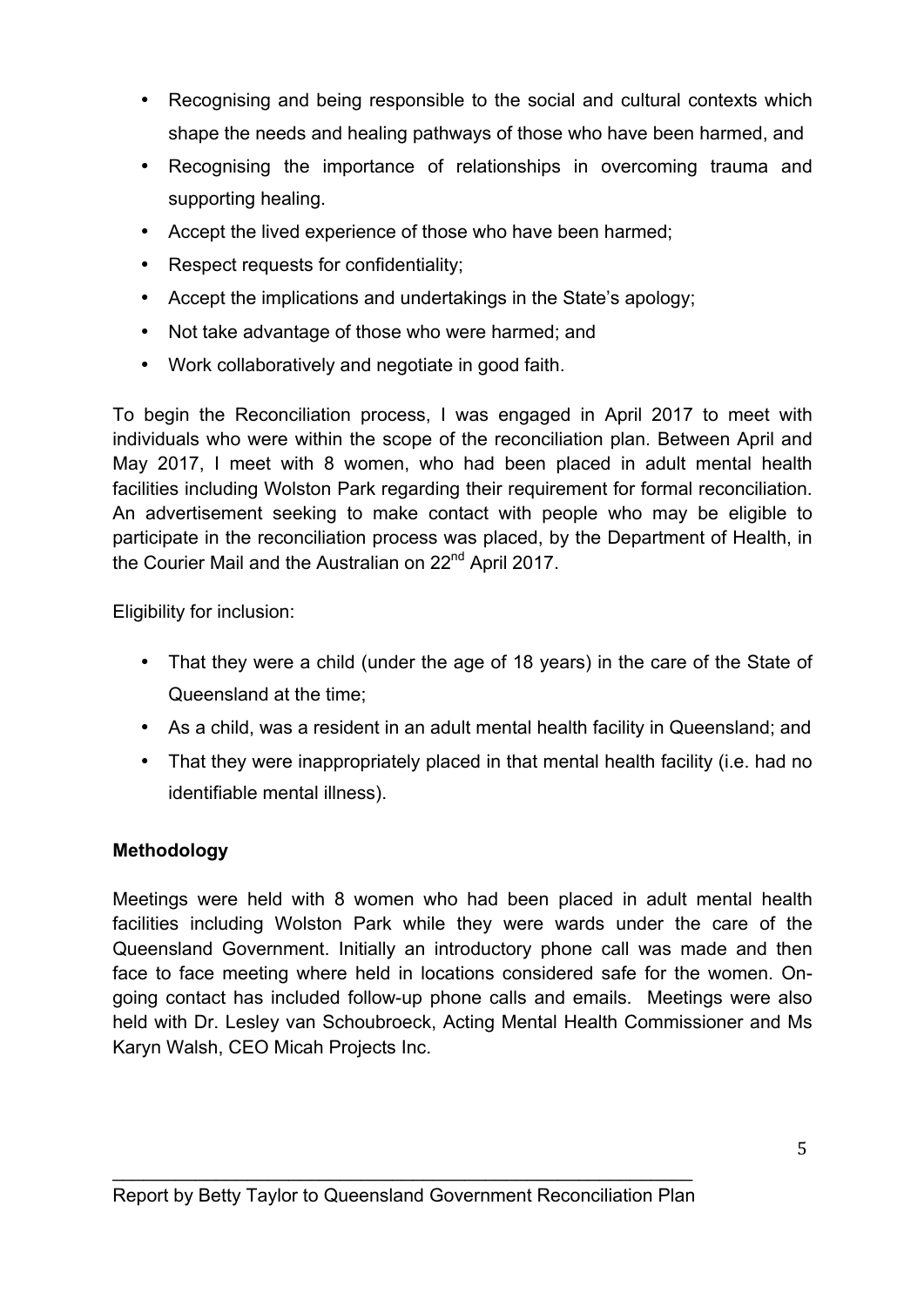This report is a summary of those interviews and provides an overview of the lived, collective experiences of the women interviewed, and the impact of these experiences on their lives physically, emotionally, financially and socially.

While some of the women had experiences in other adult mental health facilities most predominately spoke of their abusive and traumatic experiences at Wolston Park. Those who were placed in what was most commonly known as Wolston Park Hospital have been described as suffering some of the worst cases of child abuse in the state's history. As children and wards of the state, they were beaten, sexually assaulted, made to endure electric shock treatments and drugged. *Courier Mail August 30th 2012*

Much has been written about Wolston Park, specifically the placement by the State of children into this facility. Up until the late 1980's, some children as young as 11, were placed with the adult population. Some of the women consulted were placed inside Osler House, which included adults with a mental illness who had been charged with a criminal offence

During the interviews, the women talked of their experiences of repeated rapes, sexual assaults, torture, chemical restraints, isolation and degrading humiliation. All have experienced lifelong consequences some of which is captured in this report.

The extent to which these experiences have impacted their lives is beyond what a brief report can provide, suffice to say it is mostly a litany of shattered lives. As well as the dreadful impact their incarceration has had on themselves, most of the women expressed concerns for the way in which this has and continues to have an impact on the lives of their children.

This report recognises the strength and resilience of the women, many of whom have been 'fighting' for justice for acknowledgement and redress for over 20 years.

Gratitude is also expressed to Dr. Lesley van Schoubroeck, Acting Mental Health Commissioner and Ms Karyn Walsh, CEO Micah Projects Inc. for given of their time and ongoing support.

A second report has also been written which includes a more detailed summary of the discussions with each woman plus accompanying submissions, statements and other documentation. I have been advised by the Department of Health that owing to the sensitive nature of this information, this second report will not be publicly released.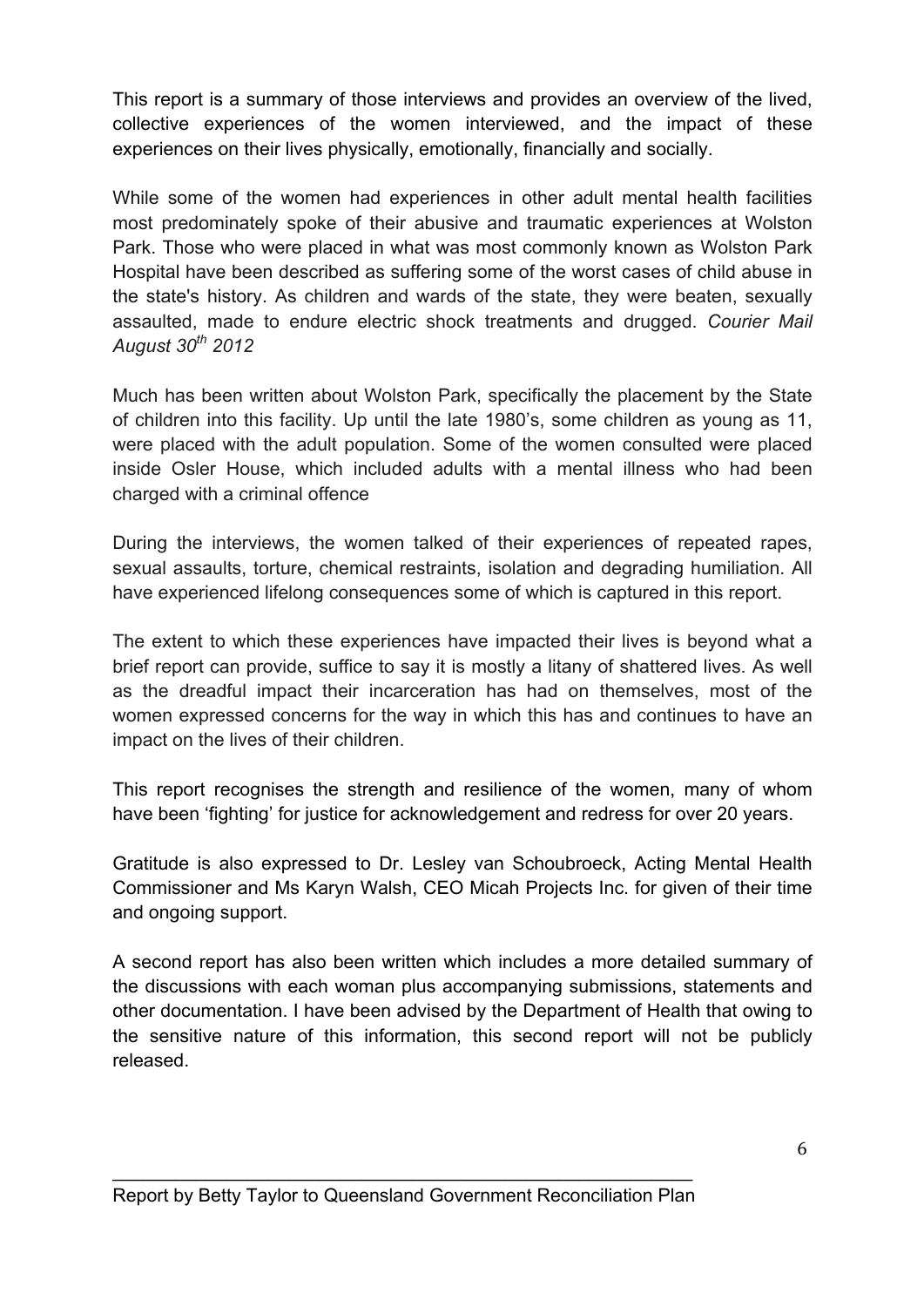#### **Summary of Critical Issues Raised**

All women interviewed spoke of their harrowing experiences at Wolston Park and the impact this has had on their lives.

There were several issues that were clearly identified by all of the women and these became recurring points of discussion across the interviews. This report acknowledges there were many other issues raised by individual women and bringing forth key identified issues is not intended to ignore others.

Key issued raised:

- **The use of chemical restraints**
- **Rape and sexual abuse**
- **Living in fear**
- **Isolation**

#### **1. Chemical Restraint**

Many of the women have spoken of the use of anti-psychotic drugs and sedatives to control behaviour as opposed to the treatment of any diagnosed mental illness. Several women have accessed their files from Wolston Park, which documents the drugs they were given mostly on a daily basis.

The names of some of these drugs as identified by the women, include Haloperidol (also known as Serenase), Paraldehyde, Mellaril, Largactil, Neulactil and Valium. It is unknown what the effects these drugs may have had on developing teenagers but accounts from women on the impacts include:

- Raped and sexually abused while drugged;
- Forcibly held down and injected with drugs;
- Given these drugs daily over long periods of time amounting to years for some;
- Locked up in isolation while drugged; and
- Given electroconvulsive therapy if they refused or resisted drug injections.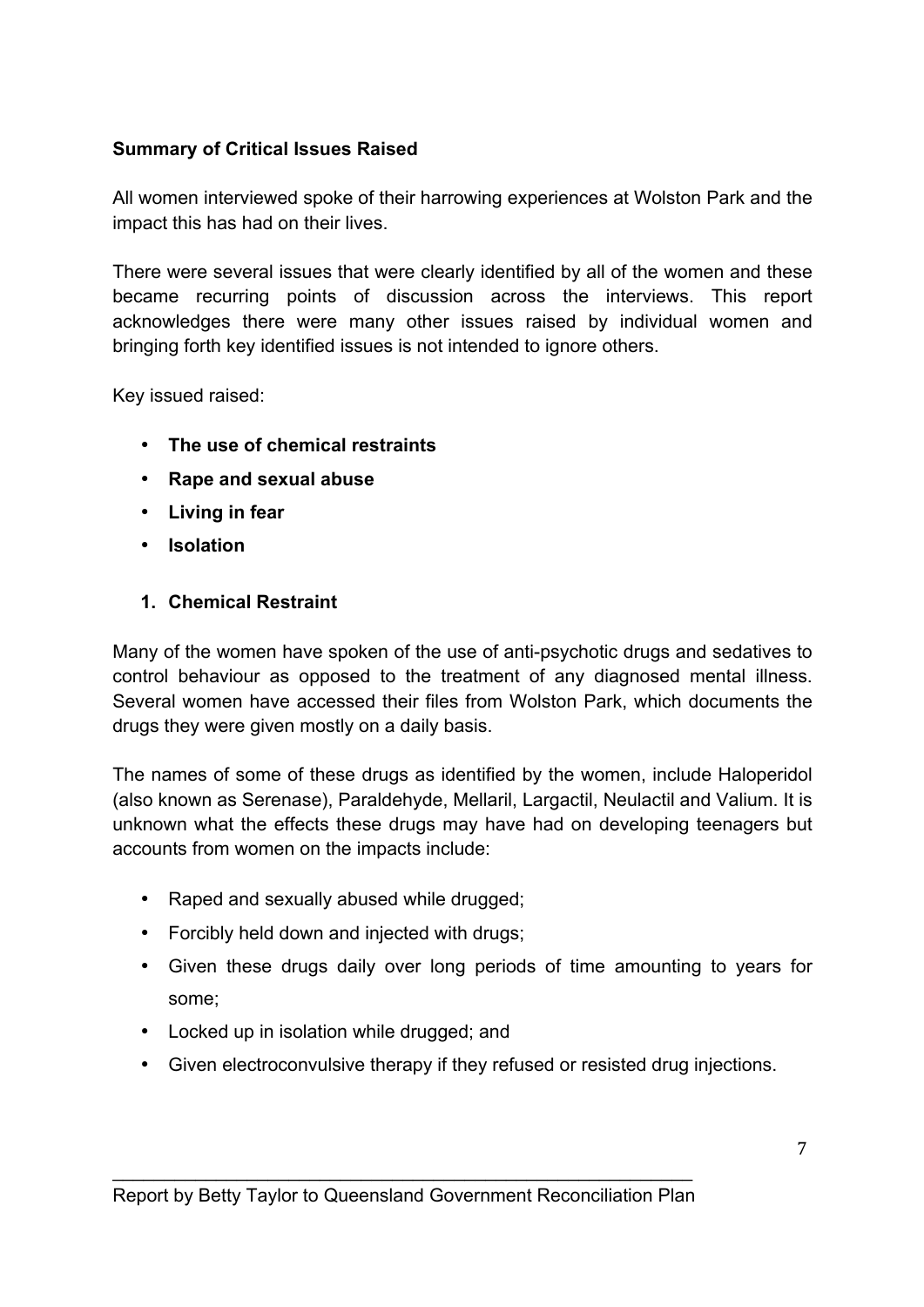Many women interviewed, attributed the long-term impact of anti-psychotic drugs on their long-term health in numerous ways. This included the impact on reproductive health. Examples provided by the women include:

- Multiple miscarriages;
- Children born with chronic health issues; and
- Continuing chronic health problems throughout their own lives and that of their children.

Highlighting the issues around chemical restraints, McSherry (2017) describes *'chemical restraint' as the use of drugs given primarily to control a person's behaviour not to treat a mental or health condition".* McSherry highlights the adverse physiological and physical impacts that may result and specifically mentions deprivation of liberty, interference with personal liberty and loss of dignity. (Cited from socialequity.unimelb.edu.au June 2017)

The above serves to illustrate how damaging chemical restraints are. The women spoke of other physical forms of restraint being used against children during their time at Wolston Park including periods in isolation.

*"They would strip you down, put a straitjacket on you, stick paraldehyde in your leg … you got so many different drugs … they experimented on us …* BS as reported in the Courier Mail 9<sup>th</sup> March 2017

Others spoke of receiving electroconvulsive therapy and / or the fear they had that this could happen to them.

*"I was a vulnerable kid and I was too scared to tell anyone in authority. Not just too scared….I thought it would be useless. It seemed to me like you had to act like*  nothing was wrong if you ever wanted to get out of there. Unhappy people were *called depressives and given shock treatment. Or there was the risk of not being believed and being labeled schizophrenic or delusional*. "

#### **2. Rape and Sexual Abuse**

All of the women interviewed spoke of the rapes and sexual abuse they experienced while in Wolston Park. This included rapes and sexual abuse by both staff and adult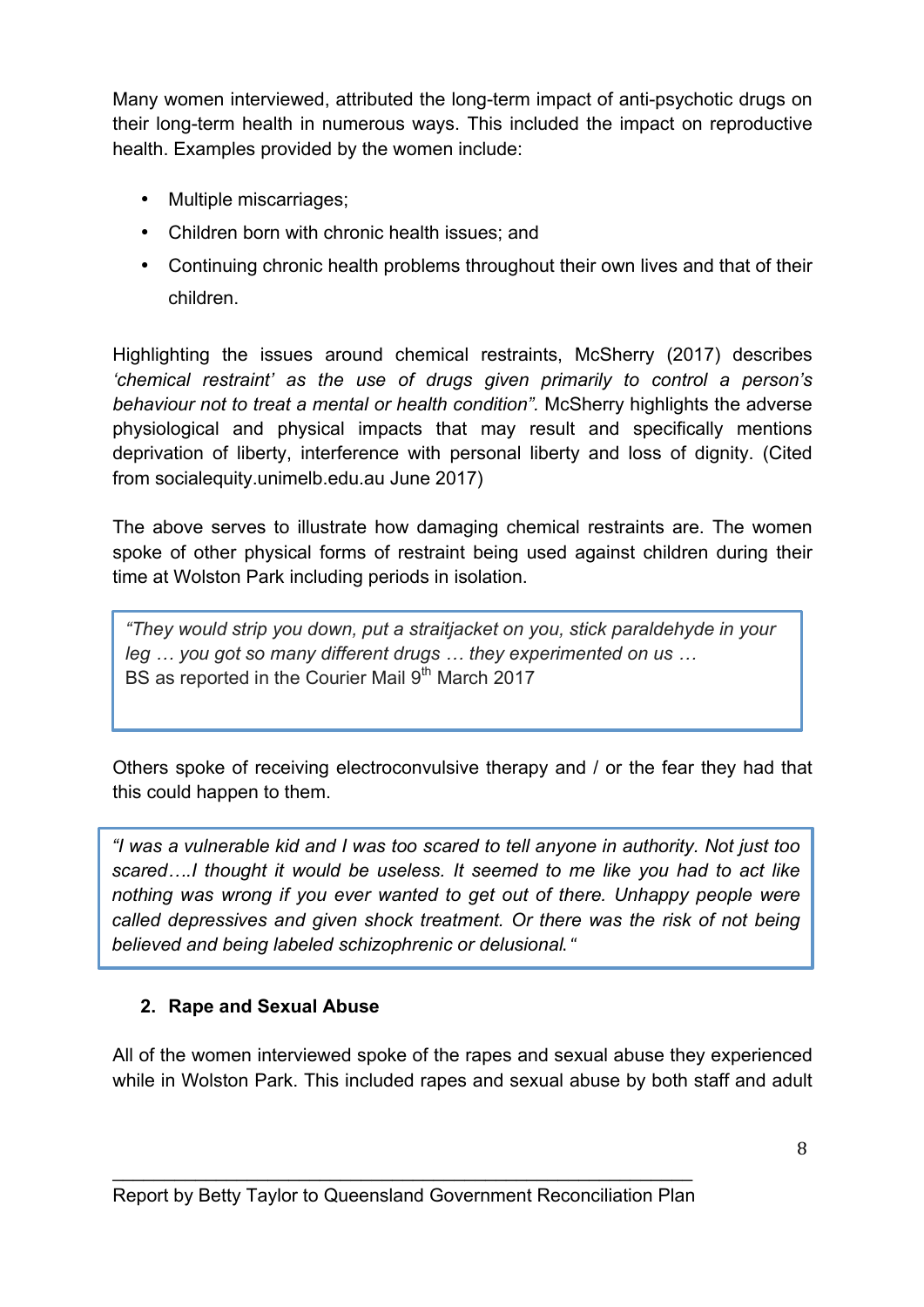patients with the abuse occurring in many cases daily. Most experienced rape and or sexual abuse by multiple offenders.

Women told harrowing accounts of rape and sexual abuse including a rape resulting in pregnancy. This girl was then forced into an attempted abortion, gave birth despite this and then experienced the forced removal of her infant son. Prior to her placement in an adult mental health institution, she was not sexually active. While some women could speak to what occurred, others could not…the memories are painful for all.

Comments made by the women either verbally or in writing include:

*"I was raped in Wolston Park, brutally. I was a vulnerable kid and I was too scared to tell anyone in authority. Not just too scared….I thought it would be useless"*  "*You were in a place where you lived in fear for 24 hours a day, 7 days a week because you had to look out for not only the patients who were unpredictable but also the staff*."

The sexual abuse and deviant behaviour of some staff was described in one particular example:

*" There were no doors on the showers and you could see people showering and others standing around naked, waiting to shower. It was a large bathroom in Osler House where everyone stood naked waiting for a shower with male and female staff watching and often making lewd or personal comments about people's bodies. The showers were an excruciating daily ordeal, with some of the male staff making it clear by their regular comments during the daytime that they were looking forward to "a good perv" at shower time. I was 14, an age when people are very self-conscious about their bodies.* 

*" It was unbearable."* 

The long-term impact of sexual abuse on children is well researched and documented. Impacts include: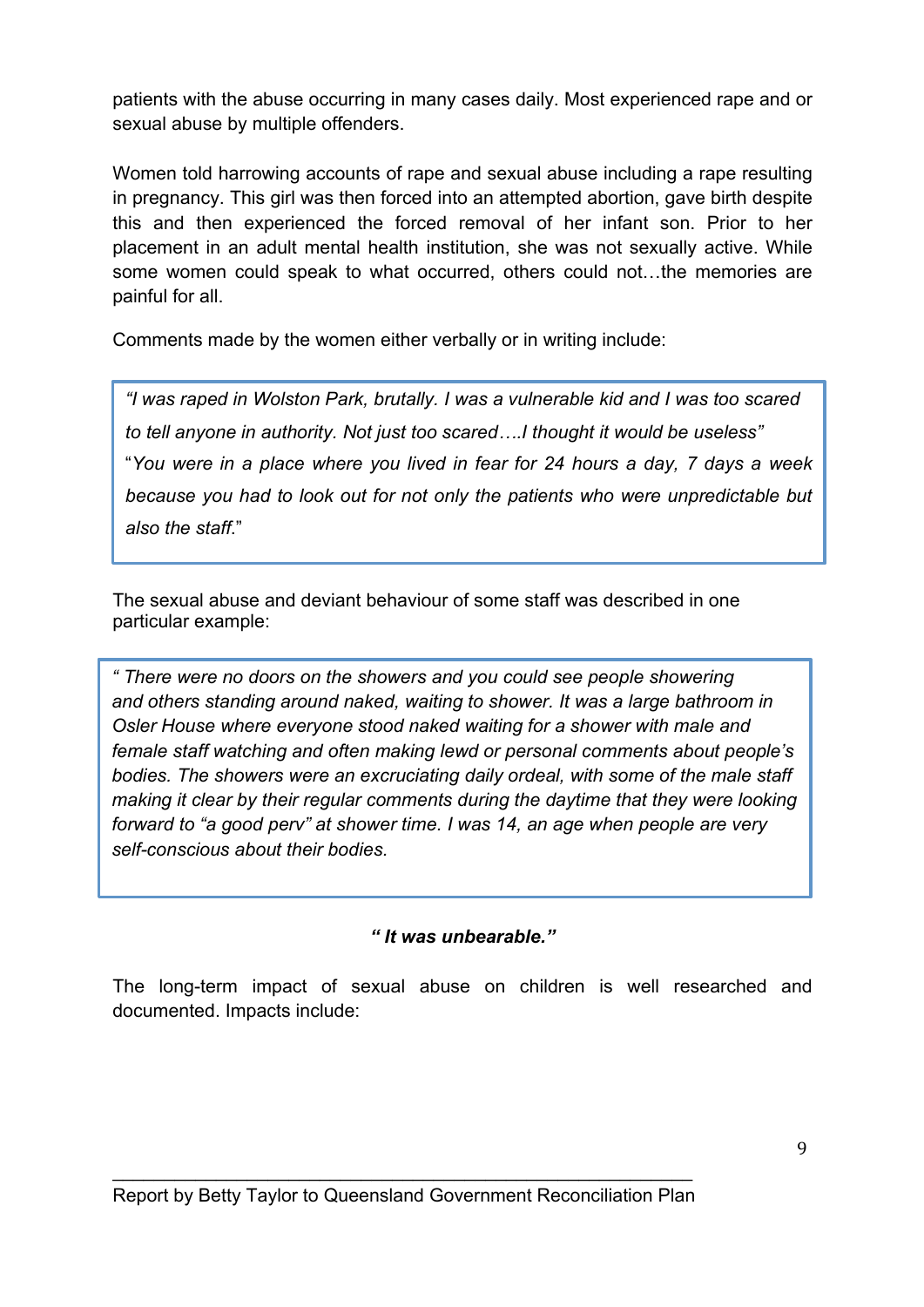- Ongoing psychological issues including anxiety, poor self-esteem, depression, anger, mistrust, fear, eating disorders, and PTSD and accompanying increased risk of suicide;
- Higher rates of some physical diseases including increased risk of lung disease, ulcers, cardiac disease, diabetes, cardiac disorders and higher incidence of inflammatory disorders, such as rheumatoid arthritis and allergies.

#### Source:*https://www.americannursetoday.com/long-term-health-outcomes-ofchildhood-sexual-abuse*

One of the survivors stated she experienced "*Unknown Sexual Abuse*". On one occasion, she awoke from a drug-induced state to find a male on top of her. It raises the question in her mind of how many times rape and sexual abuse occurred while girls were drugged.

One of the women vividly recalls a comment by a male staff member:

#### *"We should thank the government for sending us you pretty young girls."*

While some of the women interviewed have had counselling and professional support, many others haven't. This is primarily linked to mistrust of professionals within the health system especially psychiatrists.

The trauma of sexual abuse is profound and, for the survivors of Wolston Park, the ongoing engagement regarding redress is both triggering and traumatising. An offer of professional debriefing at the end of the Government redress process is important to assist with closure.

#### **3. Living With Fear**

The environment these women experienced at Wolston Park, was harsh and cruel. Many of the survivors experienced not only the sexual, physical and emotional abuse themselves but also were witness to the abuse of others including rape, sexual abuse and suicide. They all spoke of the fear they lived with. Many women reported that after running away they would be returned to solitary confinement and increased threats.

Living with increased fear can lead to hyper vigilance, PTSD and severe anxiety. While there are many symptoms in which hyper vigilance may impact on someone's life, common lasting behaviours reported by the women include insomnia, nightmares, sleeping with the lights on, not sleeping in the bedroom, fear of strangers, mistrust of people, fear of unknown environments and many other factors.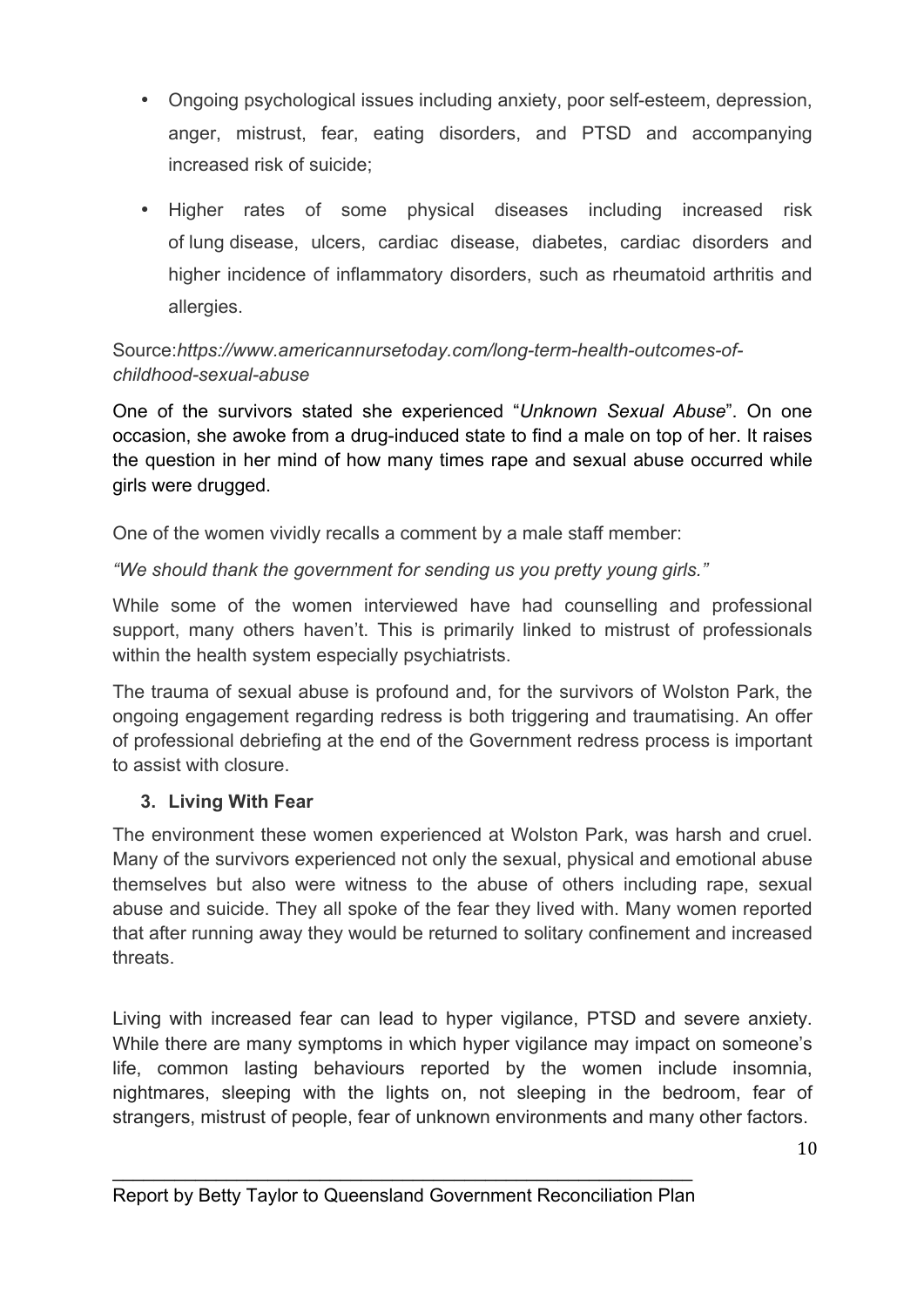Research undertaking by Rasmussen (2007) indicates insomnia and disturbed sleep patterns and the consequence of dreams and nightmares, of women affected by sexual violence. The research found that 50% of the participants experienced nightmares weekly, which were described as graphic and disturbing and often featured torture, death, murder, drowning, running away or being chased (Rasmussen, 2007). Nightmares and dreams were reported as the most common reason for waking at night leading to loss of sleep, disturbed sleep patterns and in some cases insomnia. The many documented disturbances and consequences need to be understood within the theories of trauma and particularly within the context of PTSD. Many of the women spoke of their difficulty with sleep and the impact this has on their everyday lives,

#### **4. Isolation**

Many woman spoke of the isolation they experienced. They were unable to form healthy peer relationships, were denied ongoing schooling and lived in an environment where they were always unsure of who they could trust.

They spoke of the difficulties they have had through their lives in developing trusting relationships and close personal ties. For many, this included intimate relationships. The isolation they experienced was compounded by being placed in isolation as *'punishment'*. Several spoke of their *'fear'* or reluctance of leaving their homes even now and the avoidance of social interaction except when it is deemed necessary.

#### **Overall impacts**

- Lifetime of trauma induced PTSD
- Lifetime of numerous ongoing physical and mental health concerns;
- Lack of education opportunities;
- Lifetime of limited opportunities & severe social disadvantage including poverty, homelessness, unemployment or under employment;
- Lifetime with fractured relationships including intimate personal relationships through domestic violence; and
- Lifetime of shame having a mental health records.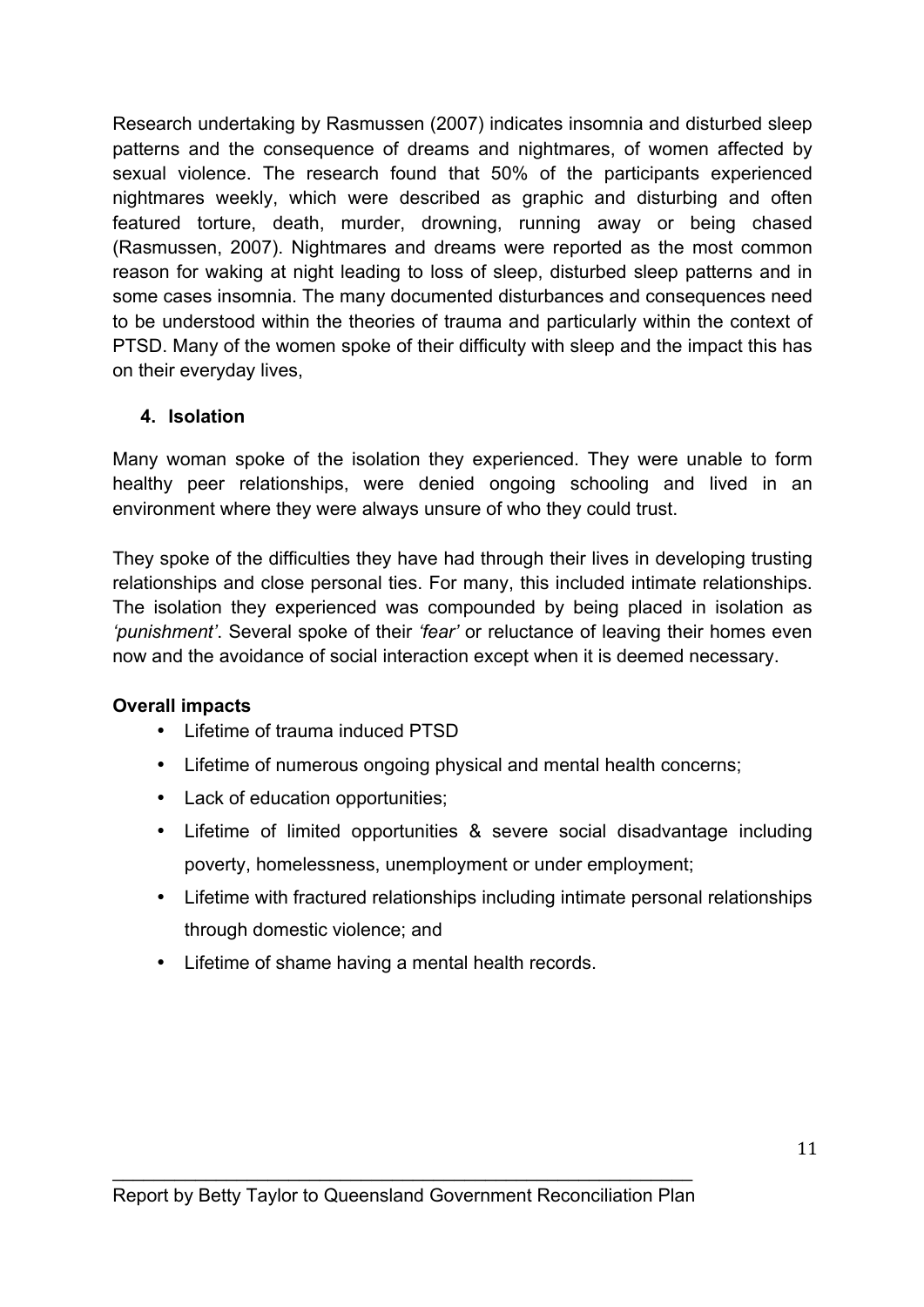**Physical Impact***. "I have got chronic renal disease, I had a heart attack and a stroke in 1985 and I've just had two heart attacks in the last year … I suffer something shocking with a lot of health problems*

**Social Disadvantage**: *"They never taught us any life skills such as how to manage money, cook or how to have a conversation with 'normal' people. We were never taught how to look for a job, how to interact with prospective employers or even about personal hygiene*

**PTSD:** *One of the side effects of PTSD is alcohol and drug addiction, which I have experienced. This is often used to self medicate in order to obliterate the anxiety and horror of reliving the past.*

*I gave up every bit of dignity I had.*

#### **Redress**

In developing a Reconciliation Plan for those, who as children in the care of the State of Queensland, suffered while a resident in an adult mental health facility, consideration needs to be given to the multiple abuses that occurred during their time in these facilities and the impact these experiences has had on them for the rest of their lives.

Finklehor, et.al. (2007) through their study of child victimisation and maltreatment refer to the repeated victimisation of children through multiple forms of abuse as *poly-victimisation.* They highlight the often narrow approach of treatment of children through the examination of one form of abuse as separate to the many forms of abuse and maltreatment children may experience.

Viewing the experiences of people placed as children who were wards of the State in Wolston Park and other adult mental institutions, through the lens of *polyvictimisation* provides a way in which a redress plan needs to account for the multiple ways in which abuse occurred.

While the national redress for the institutional child sexual abuse is set at a maximum payment of \$150,000, survivors of Wolston Park and other adult mental health institutions also reported experiencing:

• Being detained in an adult mental health facility while a ward of the State;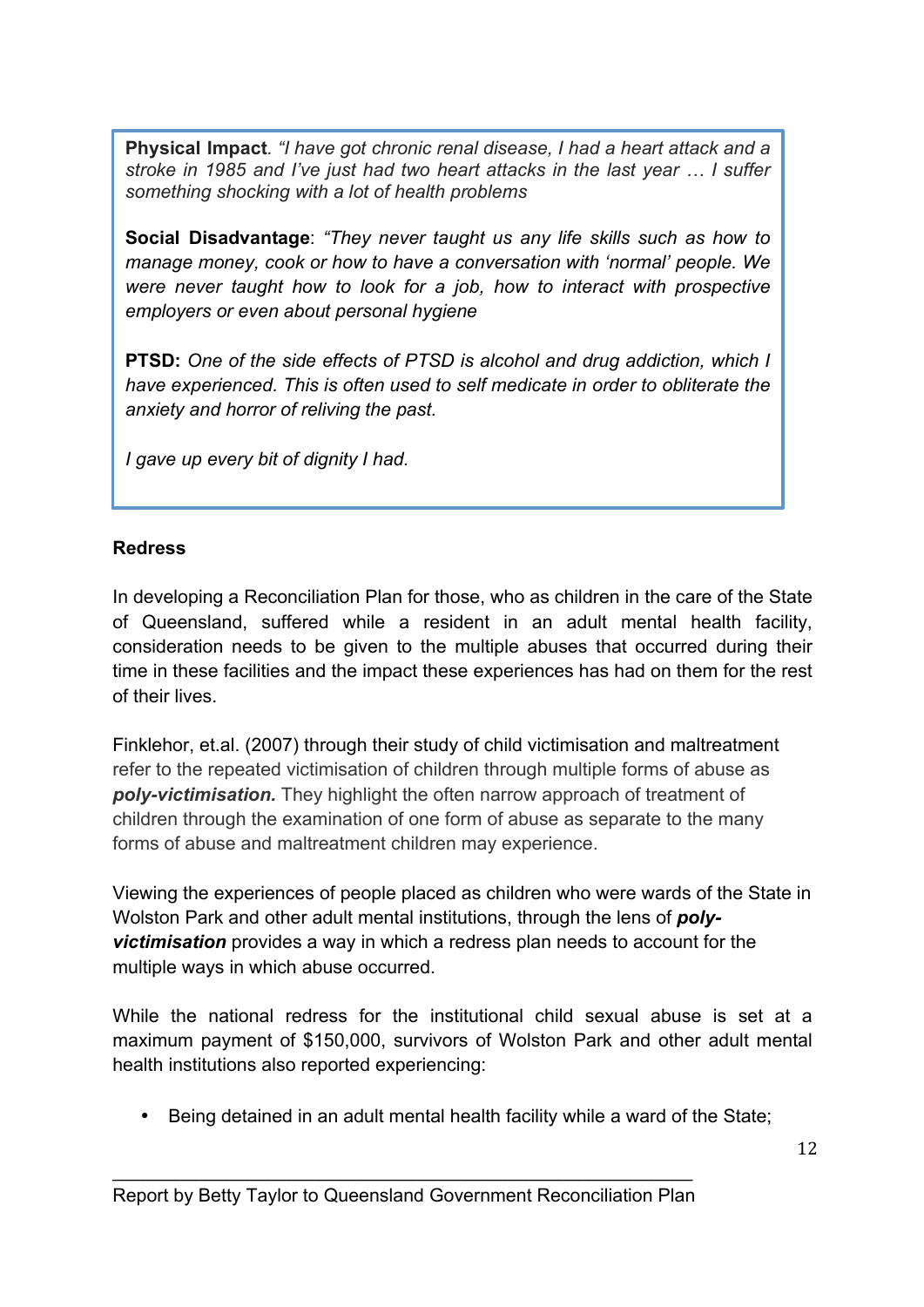- Being detained in an adult mental health facility with adults some of whom had mental health illnesses and were charged with criminal offences;
- Multiple rapes by multiple offenders including staff;
- Multiple acts of sexual violence and other demeaning behaviour by staff and other adult patients;
- The administration of a variety of chemical restraints including anti-psychotic drugs, sedatives and electroconvulsive therapy;
- Endured many acts of physical violence including bashings and cigarette burns;
- Endured repeated gynecological examinations in humiliating circumstances;
- Living in a state of constant fear;
- Endured long periods of solitary confinement;
- Being witnesses to other people being raped, sexually and physically abused
- Being witness to suicide; and
- Having a belief they would die through the treatment they received.

As a result of their time at Wolston Park as minors, many of the survivors have reporting experiencing lifetime impacts as documented above.

*"While I was in this institution I suffered extreme and frequent maltreatment, neglect and abuse including emotional, psychological, physical and sexual abuse as well as exposure to extreme violence and systems abuse. The treatment I received in this institution as a child has had a devastating effect*  and continues to affect all aspects of my life. Despite being an intelligent *person, I have never been able to get the education that was interrupted by the time in Wolston park, have never managed to have a career due to the impacts on my life, have never been able to maintain intimate adult relationships and live with post-traumatic stress that affects everything I try to do."*

Several of the women have been lobbying for justice for themselves and others for over 20 years. During this time they have seen many women who were incarcerated with them die as a result of suicide or ill health. This has led many to believe that *"the government is waiting for us all to die"*. A timely closure to this process is important to the women.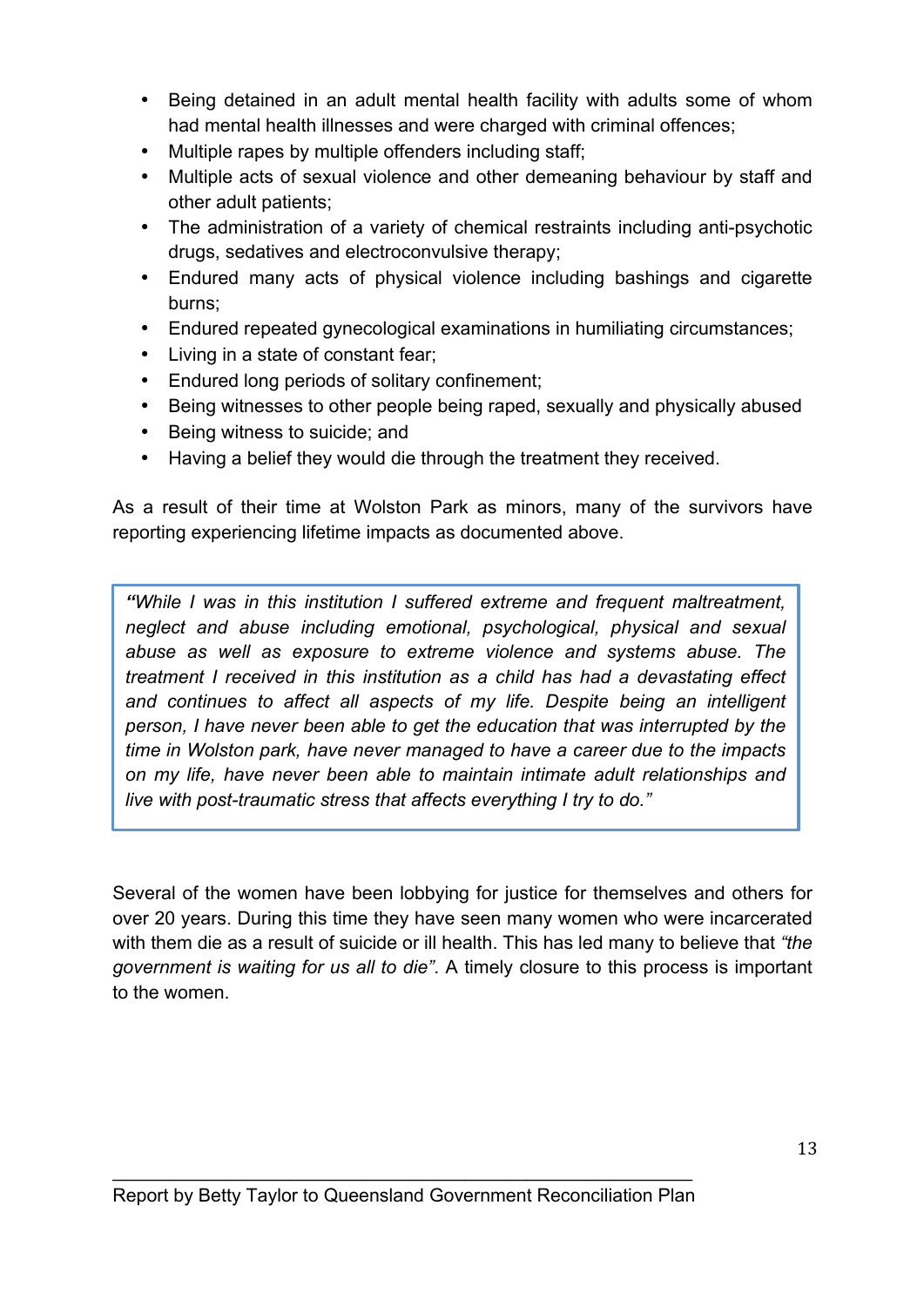#### **Overall Recommendations**

Over and above any individual request for payment or other forms of redress as documented in part two of this report, it is also recommended:

- Each of the women affected by the reconciliation be offered access to legal advice prior to accepting any offer of redress.
- Consideration be given to seeking advice from the Commonwealth regarding taxation implications and to ensure the women are not disadvantaged in any other benefits they receive;
- Each woman affected by the reconciliation be offered access to financial advice on the management of any monetary payment;
- Each woman affected by the reconciliation be offered access to professional debriefing regarding this current reconciliation process;
- All of the women have requested their files from Wolston Park be returned to them;
- The impact on physical and mental health of survivors is prioritised in their ongoing need for health care, aged care, housing, medical, and other supports deemed necessary;
- A public apology is sought from the Royal Australian and New Zealand College of Psychiatry;
- A public apology is sought from the Australian Medical Association;
- A commemoration event is held at the end of the reconciliation process;
- That any redress be survivor focused and in consideration of their specific and ongoing needs for support.

As previously stated, many of the women have been seeking redress for the abuse and suffering they experienced while wards of the State for more than 20 years. It is the opinion of the author of this report that redress needs to be provided to them in a timely manner acknowledging how exhausted many are feeling.